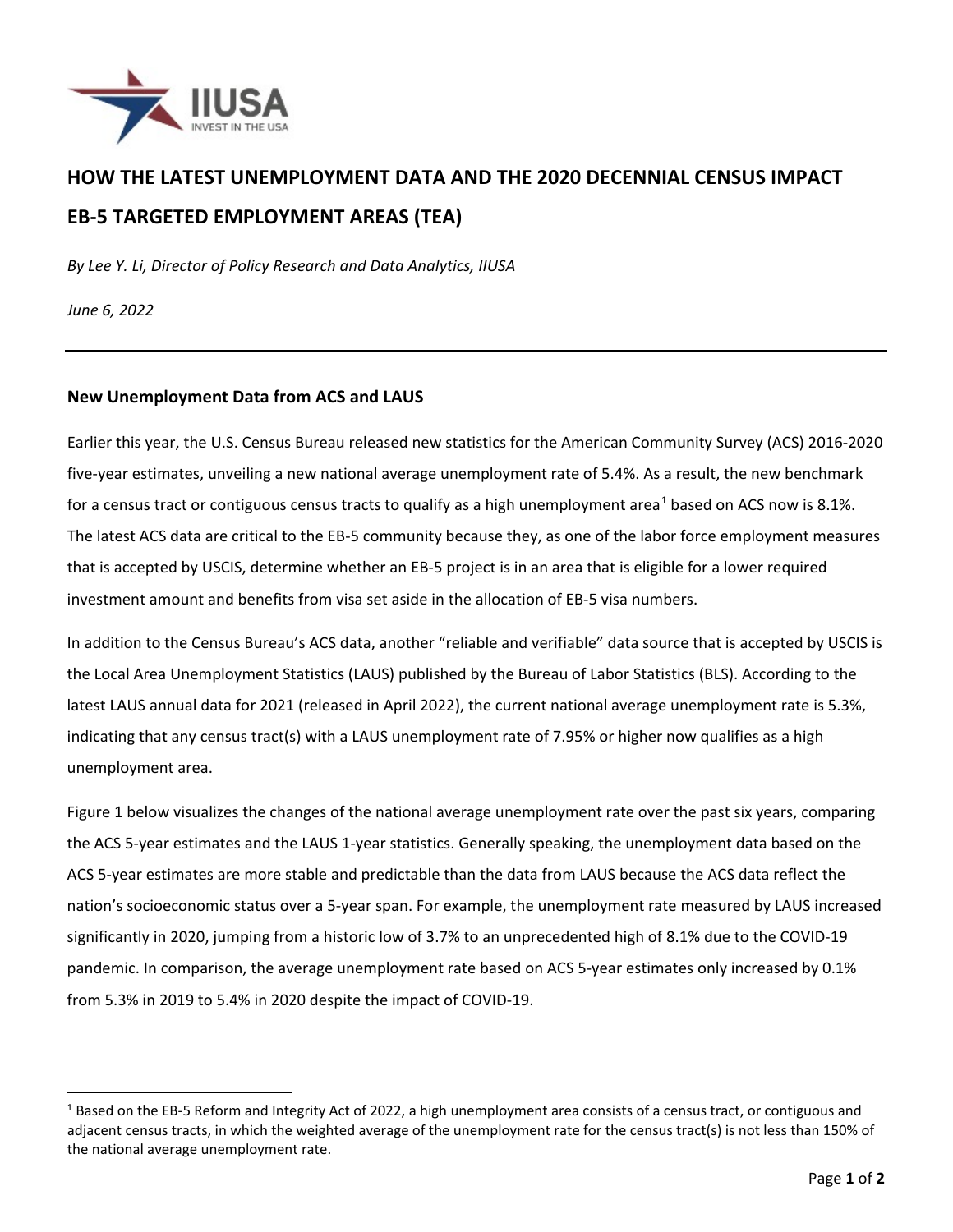

# **Figure 1: National Average Unemployment Rates - ACS 5-Year Estimates vs LAUS 1-Year Statistics (2016-2021)**

# **Changes of Census Tracts' Geographic Boundaries**

The Census Bureau also recently released the 2020 Census data, marking "thousands of changes to census geography" across the country. After each decennial census, the Census Bureau reviews the boundaries of census tracts to make sure that the population of each census tract remains between 1,200 and 1,800, with an optimum population of approximately 4,000. As a result, after the 2020 decennial census, thousands of census tracts have either split or merged from the previous tract boundaries. For example, census tract 1701 in Massachusetts was split into two tracts (census tract 1701.01 and 1701.02) after the 2020 Census (see below):

**Figure 2: Example of Census Tract Geographic Boundary Changes after the 2022 Census**



*Source: U.S. Census Bureau*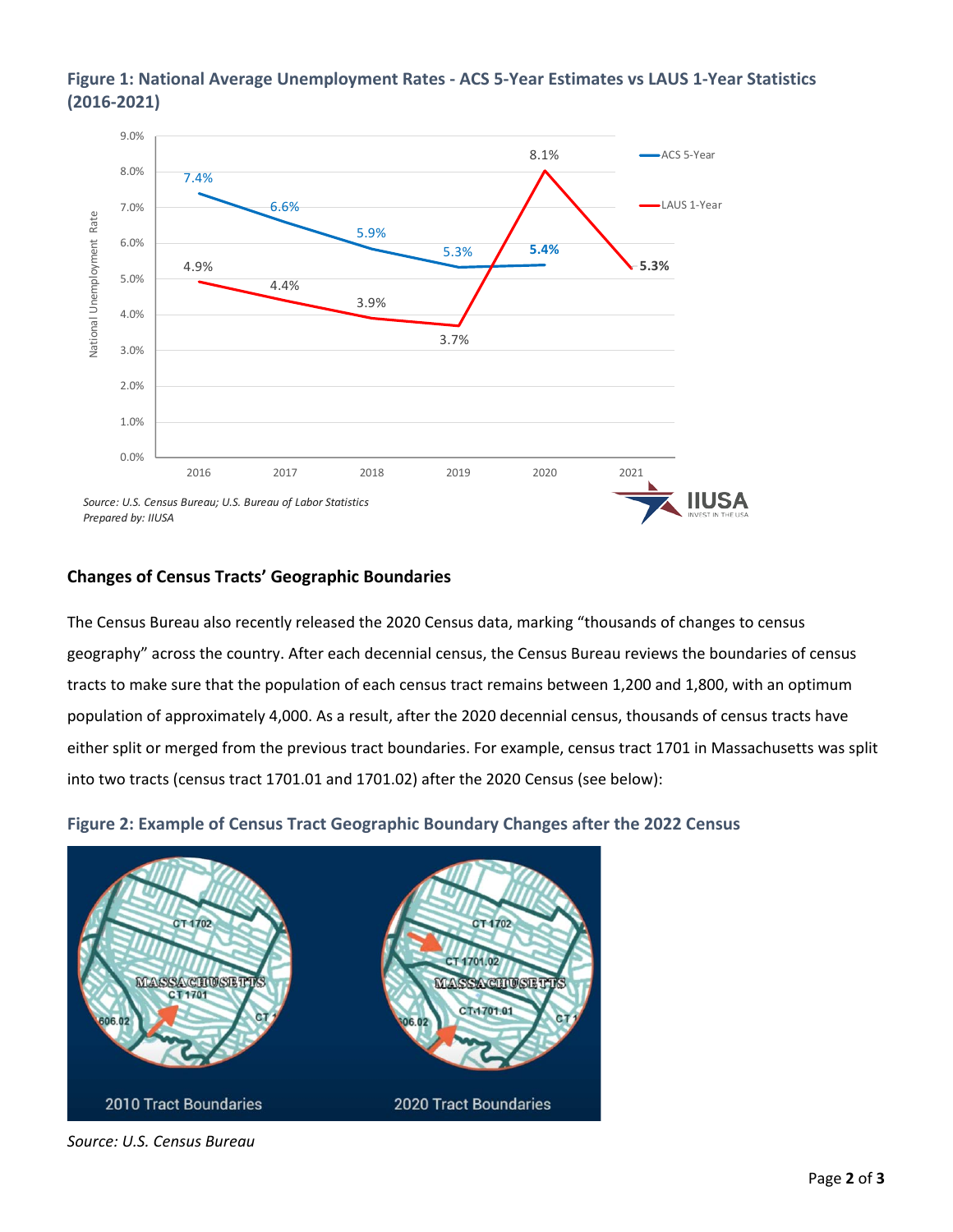The changes of census tracts' geographic boundaries have an important impact on the determination of a TEA (including high unemployment areas and rural areas), because an EB-5 project (or an address) may now be located in a different census tract that has a different unemployment rate after the 2020 decennial census.

# **New Cities and Towns With a Population of 20,000 or More**

In addition to the changes of geographic boundaries, the 2020 Census also added 215 cities and towns across the country to the list of places with a population of 20,000 or more. As a result, census tracts within these "new" populated cities and towns no longer qualify as a rural area.<sup>[2](#page-2-0)</sup>

For example, the 2020 Census data indicate that the population of 22 cities in Florida now have exceeded 20,000, precluding all census tracts within these cities from being qualified as a rural area. Table 1 below highlights a list of the states with the biggest increase in number of cities and towns now having a population of 20,000 or more:

| <b>State</b>       | <b>Number of New Cities/Towns with 20k Population</b> |  |
|--------------------|-------------------------------------------------------|--|
| Florida            | 22                                                    |  |
| Texas              | 19                                                    |  |
| Washington         | 19                                                    |  |
| California         | 13                                                    |  |
| Georgia            | 10                                                    |  |
| Virginia           | 10                                                    |  |
| Prepared by: IIUSA | Data Source: 2020 Census, U.S. Census Bureau          |  |

**Table 1: States with Most Big Cities/Towns After the 2020 Census**

In contrast, a total of 25 cities and towns that used to have a population of 20,000 or more no longer do after the 2020 Census, presenting new opportunities for the census tracts in these areas to *potentially* qualify as a rural area. Table 2 below lists all of these 25 cities and towns that now have a population of less than 20,000:

<span id="page-2-0"></span> $<sup>2</sup>$  Based on the EB-5 Reform and Integrity Act of 2022, the definition of a rural area is any area other than an area within a MSA or</sup> within the boundary of any city or town having a population of 20,000 or more based on the most recent decennial census.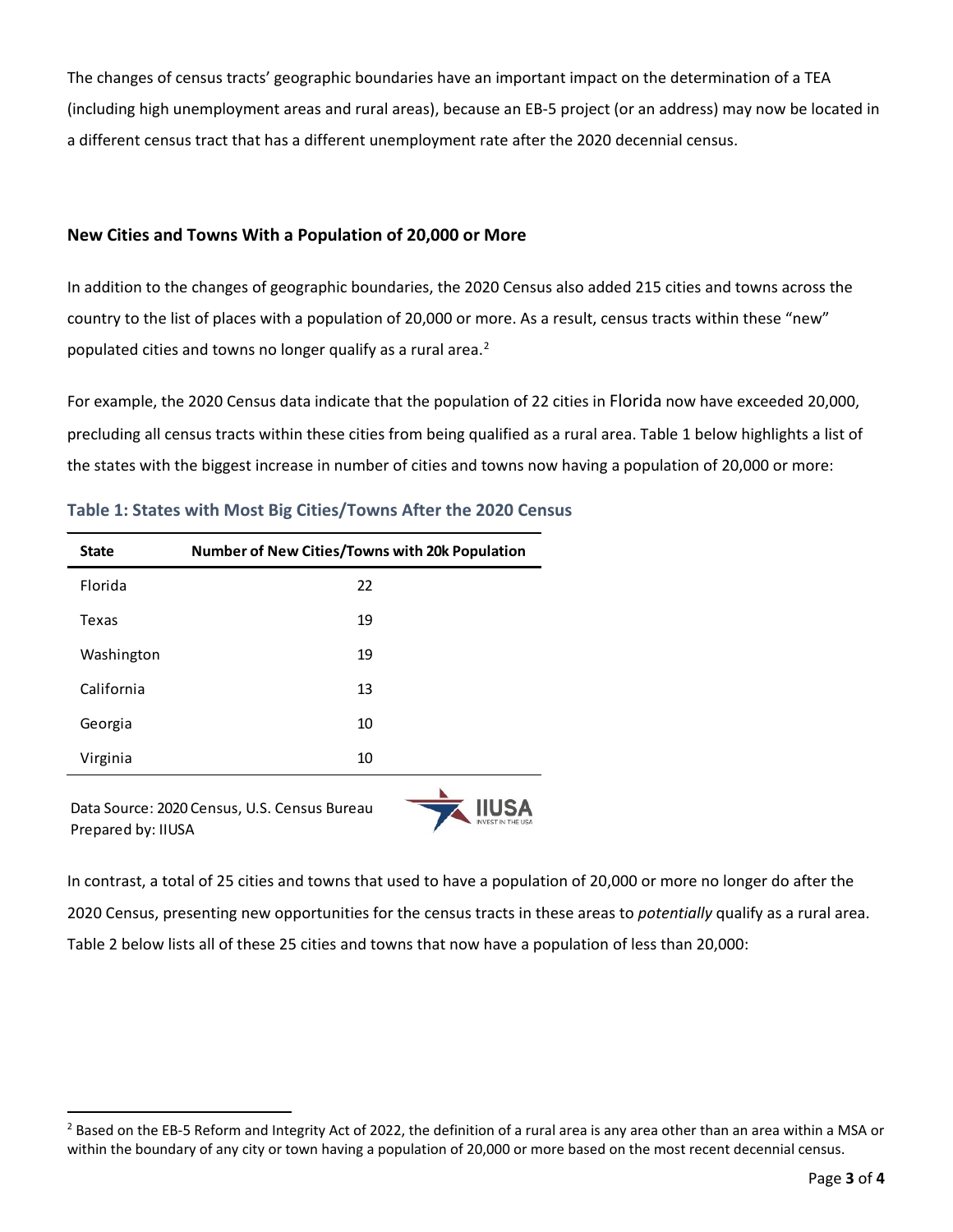| <b>City/Town Name</b>            | <b>Population (2020 Census)</b> |
|----------------------------------|---------------------------------|
| Prichard, Alabama                | 19,322                          |
| Selma, Alabama                   | 17,971                          |
| Nogales, Arizona                 | 19,770                          |
| Blythe, California               | 18,317                          |
| Isla Vista, California           | 15,500                          |
| Paradise, California             | 4,764                           |
| South El Monte, California       | 19,567                          |
| South San Jose Hills, California | 19,855                          |
| Charleston, Illinois             | 17,286                          |
| East St. Louis, Illinois         | 18,469                          |
| Liberal, Kansas                  | 19,825                          |
| Hammond, Louisiana               | 19,584                          |
| Cumberland, Maryland             | 19,076                          |
| Ferguson, Missouri               | 18,527                          |
| Lake Ronkonkoma, New York        | 18,619                          |
| Havelock, North Carolina         | 16,621                          |
| Kinston, North Carolina          | 19,900                          |
| Lumberton, North Carolina        | 19,025                          |
| Ashland, Ohio                    | 19,225                          |
| Miamisburg, Ohio                 | 19,923                          |
| Oregon, Ohio                     | 19,950                          |
| Portsmouth, Ohio                 | 18,252                          |
| Johnstown, Pennsylvania          | 18,411                          |
| West Mifflin, Pennsylvania       | 19,589                          |
| Guayama, Puerto Rico             | 18,797                          |

# **Table 2: Cities/Towns with New Opportunities for Rural Area Qualification**

Data Source: 2020 Census, U.S. Census Bureau Prepared by: IIUSA

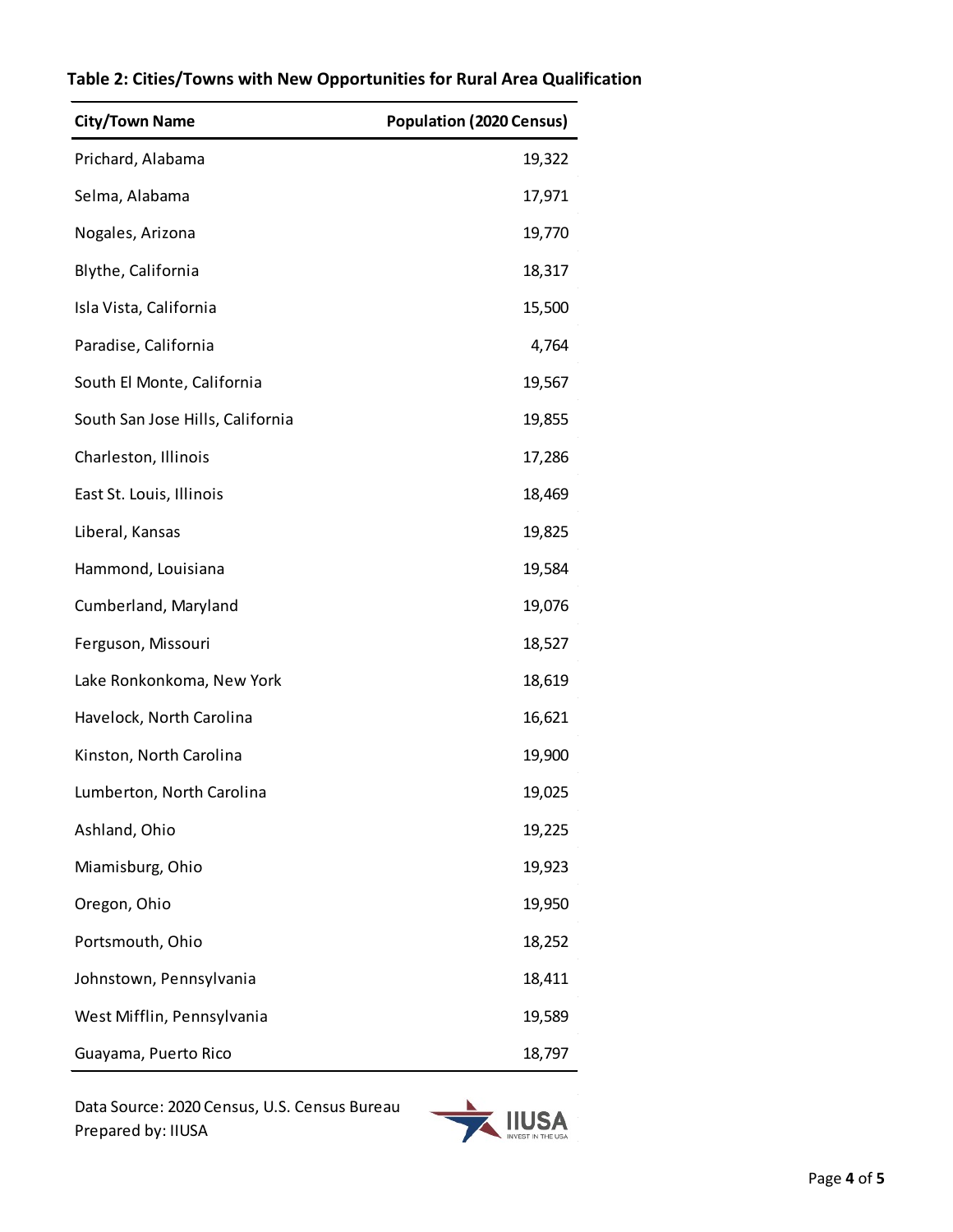#### **High Unemployment Areas Across the Country**

Under the latest ACS 5-year estimates, we found that a total of 37,541 census tracts across the country now qualify as a high unemployment area, accounting for 42.5% census tracts in the U.S. (excluding territories). In comparison, using the 2021 annual LAUS data with the census-share methodology, we identified 37,329 census tracts across 50 states and District of Columbia that qualify as a high unemployment area. See Table 3 below for a summary of high unemployment areas based on two different data sources.

# **Table 3: High Unemployment Areas: ACS 5-Year vs LAUS 1-Year**

|                                              | CB ACS 5-Year (2016-2020) | <b>BLS LAUS 1-Year (2021)</b> |
|----------------------------------------------|---------------------------|-------------------------------|
| <b>Single-Tract High Unemployment Areas:</b> |                           |                               |
| Number of Census Tracts                      | 17,687                    | 18,303                        |
| Percentage of Total Tracts in the U.S.       | 20.0%                     | 20.7%                         |
| <b>Multi-Tract High Unemployment Areas:</b>  |                           |                               |
| Number of Census Tracts                      | 19,854                    | 19,026                        |
| Percentage of Total Tracts in the U.S.       | 22.5%                     | 21.5%                         |
| <b>Total High Unemployment Areas:</b>        |                           |                               |
| <b>Number of Census Tracts</b>               | 37,541                    | 37,329                        |
| Percentage of Total Tracts in the U.S.       | 42.5%                     | 42.2%                         |
|                                              |                           |                               |

*(Excluding census tracts in U.S. territories.)*

Data Source: Census Bureau and Bureau of Labor Statistics Prepared by: IIUSA



Overall, 44,029 tracts (or approximately 50% of all census tracts) across the country qualify as a high unemployment area based on either the ACS 5-year estimates or the LAUS 2021 annual statistics.

# **Rural Areas Across the Country**

Given the addition of 215 cities/towns now having a population of 20,000 or more, the distribution of qualified rural areas has also changed substantially. Based on our analysis, a total of 9,042 census tracts (or 10.2% of all tracts across the country excluding territories) now qualify as a rural area, a decrease of 17.7% from the population data based on the last decennial census.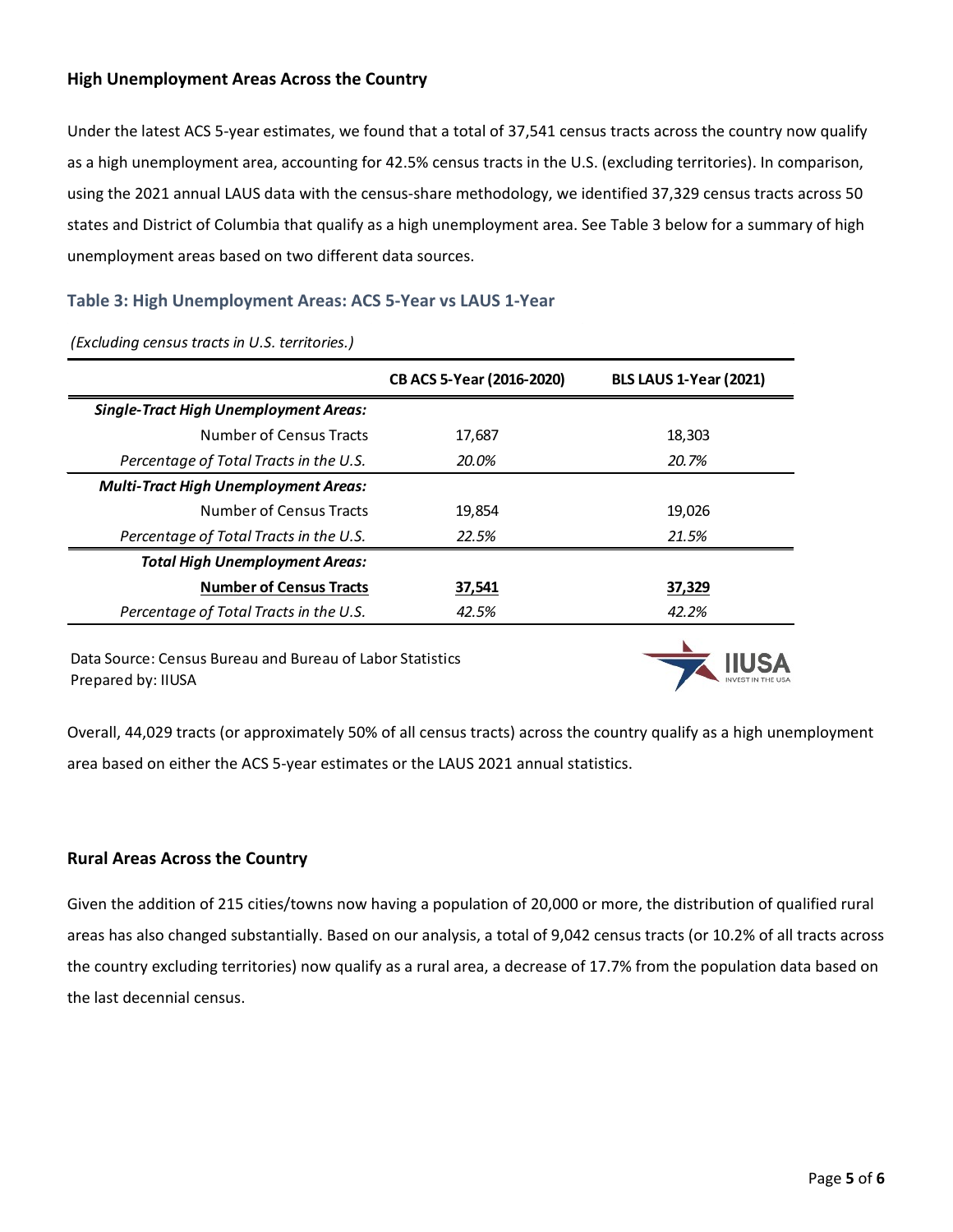#### **Table 4: Rural Areas: 2020 Census**

*(Excluding census tracts in U.S. territories.)*

|                                                  | <b>2020 Census</b> |
|--------------------------------------------------|--------------------|
| <b>Number of Census Tracts</b>                   | 9,042              |
| Percentage of Total Tracts in the U.S.           | 10.2%              |
| Data Source: Census Bureau<br>Prepared by: IIUSA | <b>IUSA</b>        |

#### **TEA Opportunities by State and the District of Columbia**

The new unemployment data as well as the population change unveil a new landscape of the TEA distribution across the country. In particular, 84% of Mississippi's census tracts qualify as a TEA - it has the highest percentage of TEA census tracts in the nation with 52% of state census tracts are high unemployment areas, 8% of state tracts are rural areas, and 24% of state census tracts qualify for both. Other states that have the highest percentage of TEA tracts also include Alaska (80% of state census tracts are TEAs), West Virginia (79%), New Mexico (79%), and Nevada (78%).

Among the states with the largest amount of EB-5 investment in the past, more than 70% of California's census tracts now qualify as a TEA with the majority of them (or 71%) qualifying as a high unemployment area. Additionally, 65% of the census tracts in New York now are TEAs. In Texas, 58% of the state census tracts are TEAs. And in Pennsylvania, TEAs account for 62% of the census tracts. However, in comparison, only 51% and 49% of the state census tracts in Florida and Washington are TEAs.

In terms of rural areas, Vermont has the highest percentage of rural census tracts among all states (64% of the census tracts in Vermont are rural areas), followed by Wyoming (44%), South Dakota (42%), Montana (42%), and North Dakota (40%). On the contrary, New Jersey, Delaware, Rhode Island and the District of Columbia do not have any rural areas since all of the census tracts in these states and the District are within a metropolitan statistical area (MSA).

Figure 3 below presents the TEA qualification by high unemployment area (HUA) versus rural area (RA) in all 50 states and the District of Colombia: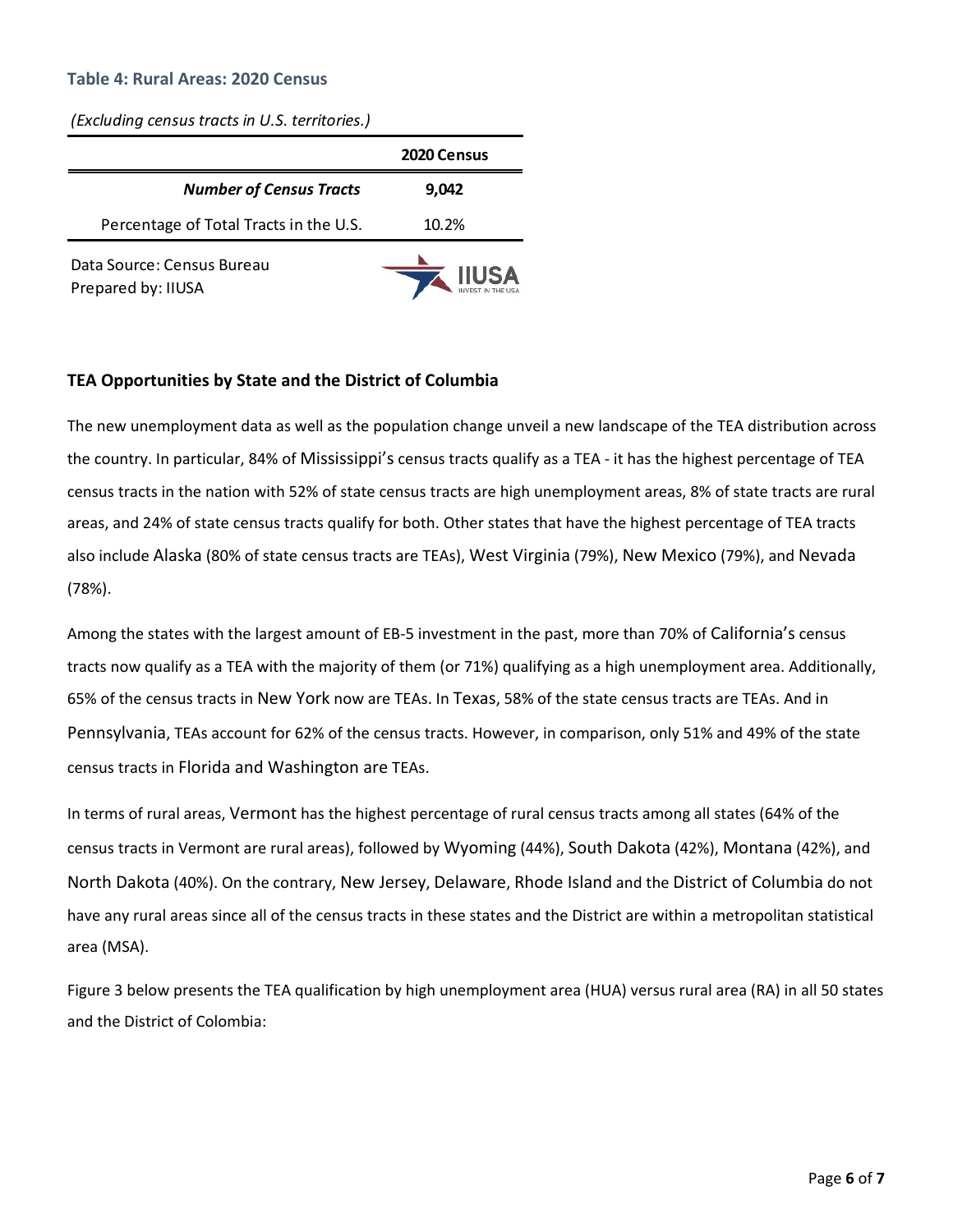#### **Figure 3: TEA Qualification by Type by State**



Data Source: Census Bureau Prepared by: IIUSA

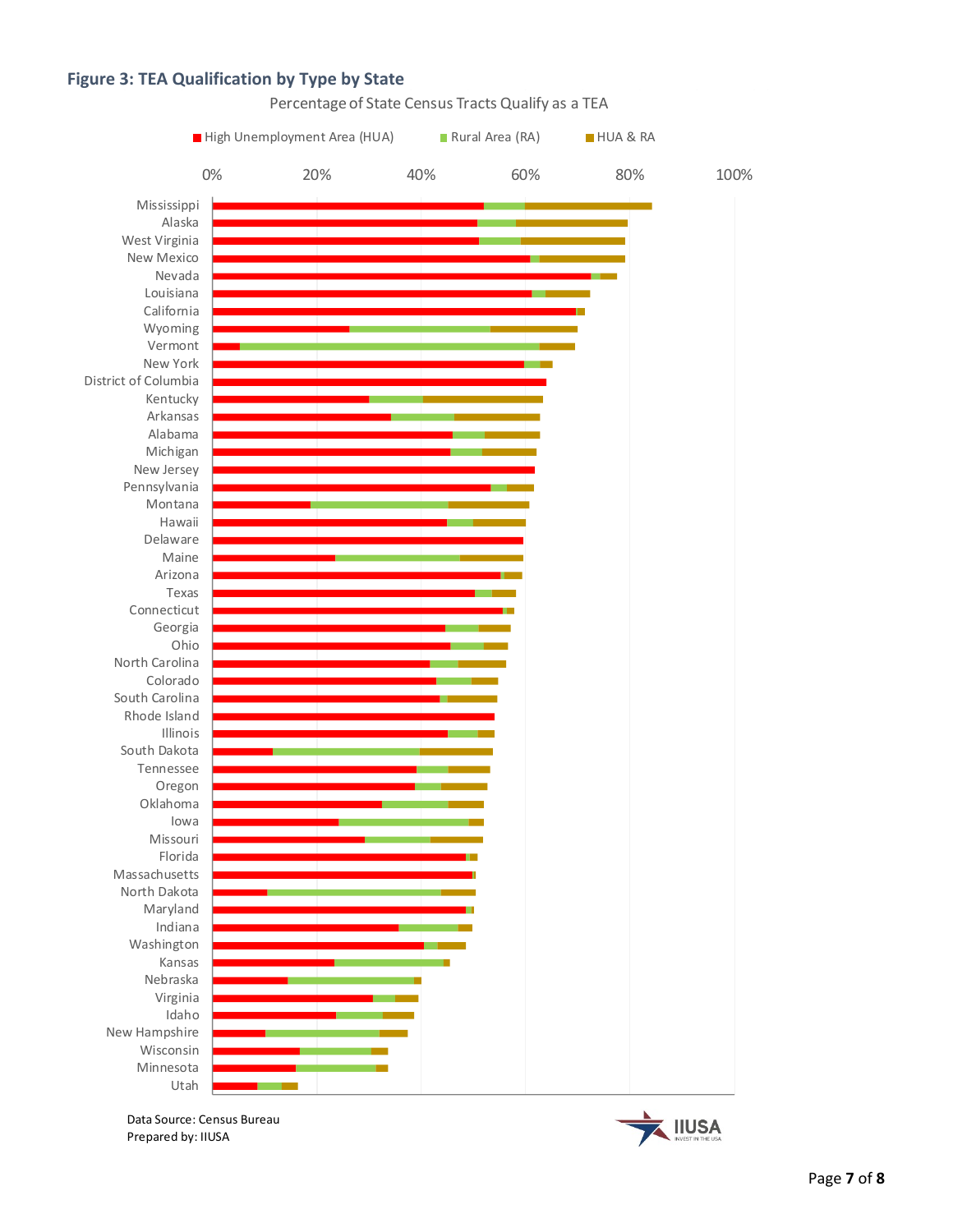The latest unemployment data also presented new opportunities in the states that experience a high growth of TEA census tracts. For example, 60% of the census tracts in Delaware now qualify as a TEA under the latest ACS and LAUS data, an increase of 17% from the previous data. Other states that saw the biggest increase of TEA census tracts also include Colorado (an increase of 15%), Maryland (an increase of 14%), Texas (an increase of 12%) and California (a 11% increase).

See Figure 4 below for a list of states with a highest increase of TEA census tracts under the latest ACS and LAUS data:



**Figure 4: States with the Highest Increase in TEA based on the Latest Data**

# **IIUSA TEA Mapping Tool**

IIUSA is pleased to update its EB-5 TEA Mapping Tool with the latest unemployment data from ACS and LAUS as well as the newest geographic boundaries for each census tract across the country. In addition, the mapping tool is also updated based on the definitions of a high unemployment area and a rural has from the EB-5 Reform and Integrity Act of 2022.

Among many features, this updated EB-5 TEA mapping tool lets you: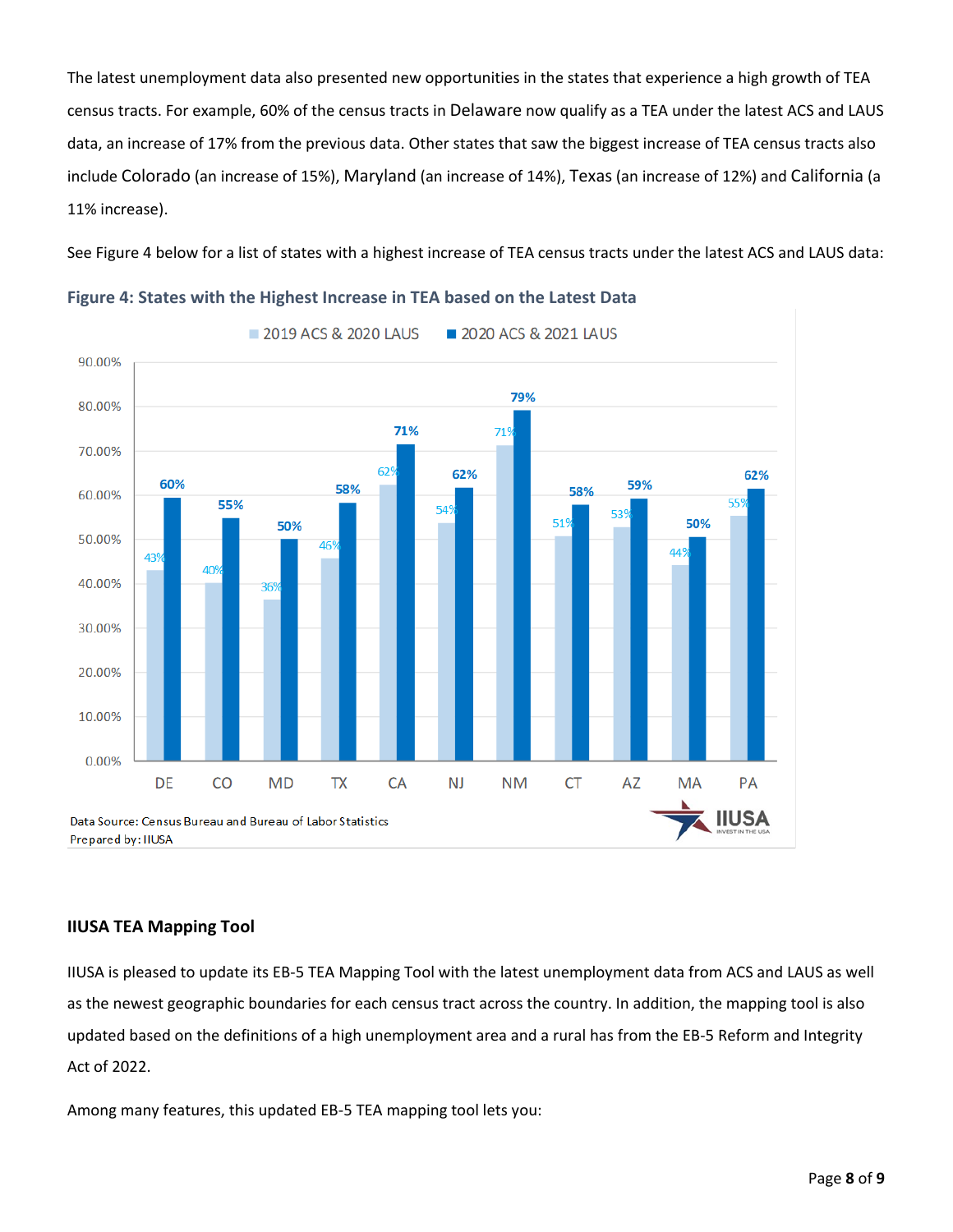- Search any location in the U.S. to check TEA qualification;
- View whether any location qualifies as a single-tract high unemployment area, multi-tract high unemployment area, or rural area;
- Retrieve the latest ACS and LAUS employment statistics for any census tract, county, MSA and city/town with a population of 20,000 or more.



**IIUSA's EB-5 TEA Mapping Tool is available to the public here: [https://iiusa.org/eb5\\_tea\\_mapping\\_tool](https://iiusa.org/eb5_tea_mapping_tool) (FREE).**